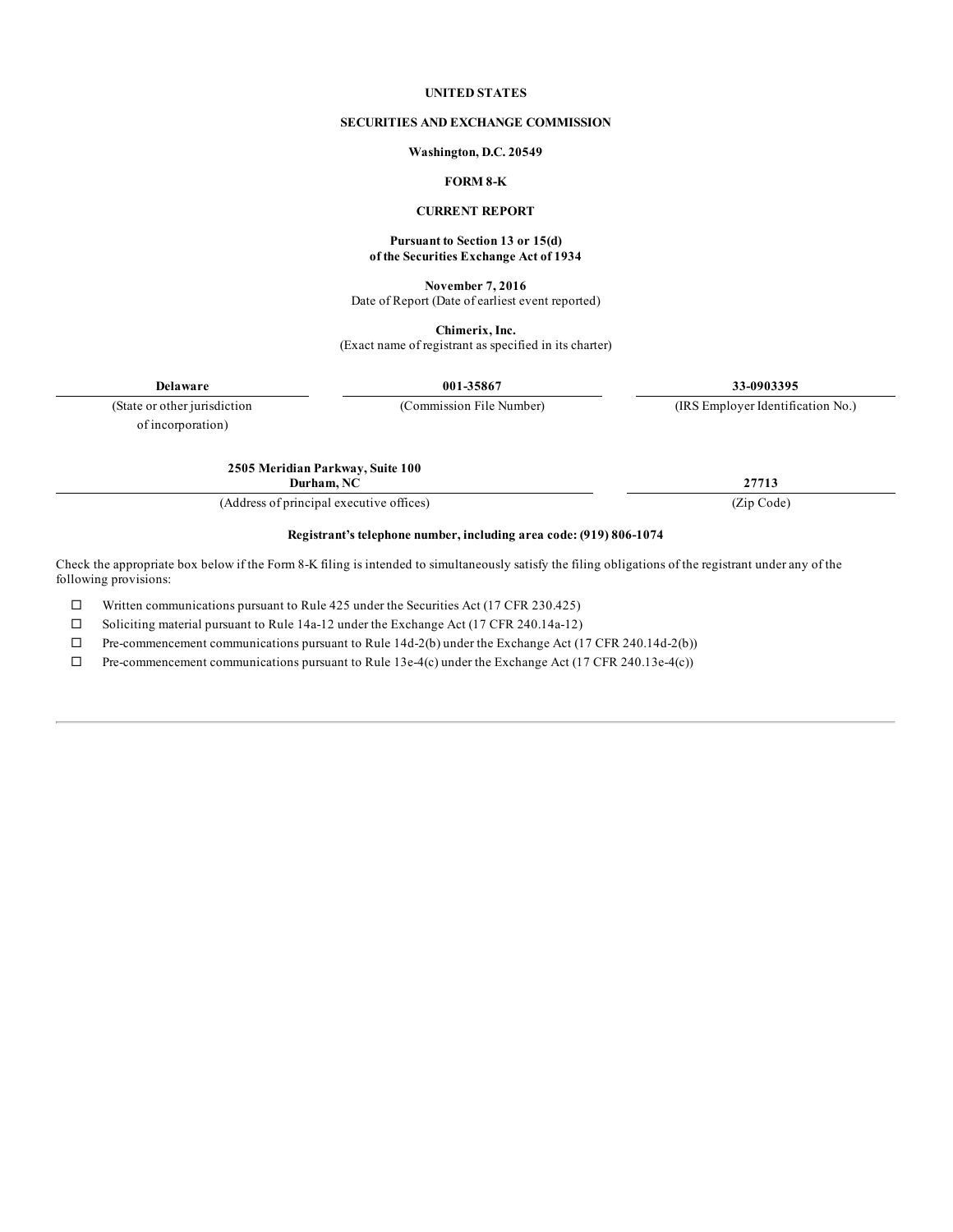#### **Item 2.02 Results of Operations and Financial Condition.**

On November 7, 2016, we announced our financial results for the third quarter ended September 30, 2016 in the press release attached hereto as Exhibit 99.1 and incorporated herein by reference.

The information in this Item 2.02 and the attached Exhibit 99.1 is being furnished and shall not be deemed "filed" for the purposes of Section 18 of the Securities and Exchange Act of 1934, as amended, or otherwise subject to the liabilities of that Section. The information in this Item 2.02 and the attached Exhibit 99.1 shall not be incorporated by reference into any registration statement or other document pursuant to the Securities Act of 1933, as amended.

## **Item 9.01 Financial Statements and Exhibits.**

#### (d)Exhibits

| Exhibit<br>t No | escription                                                        |
|-----------------|-------------------------------------------------------------------|
| 99.1            | 2016.<br>Press Release of Chimerix. Inc. dated November 7.<br>___ |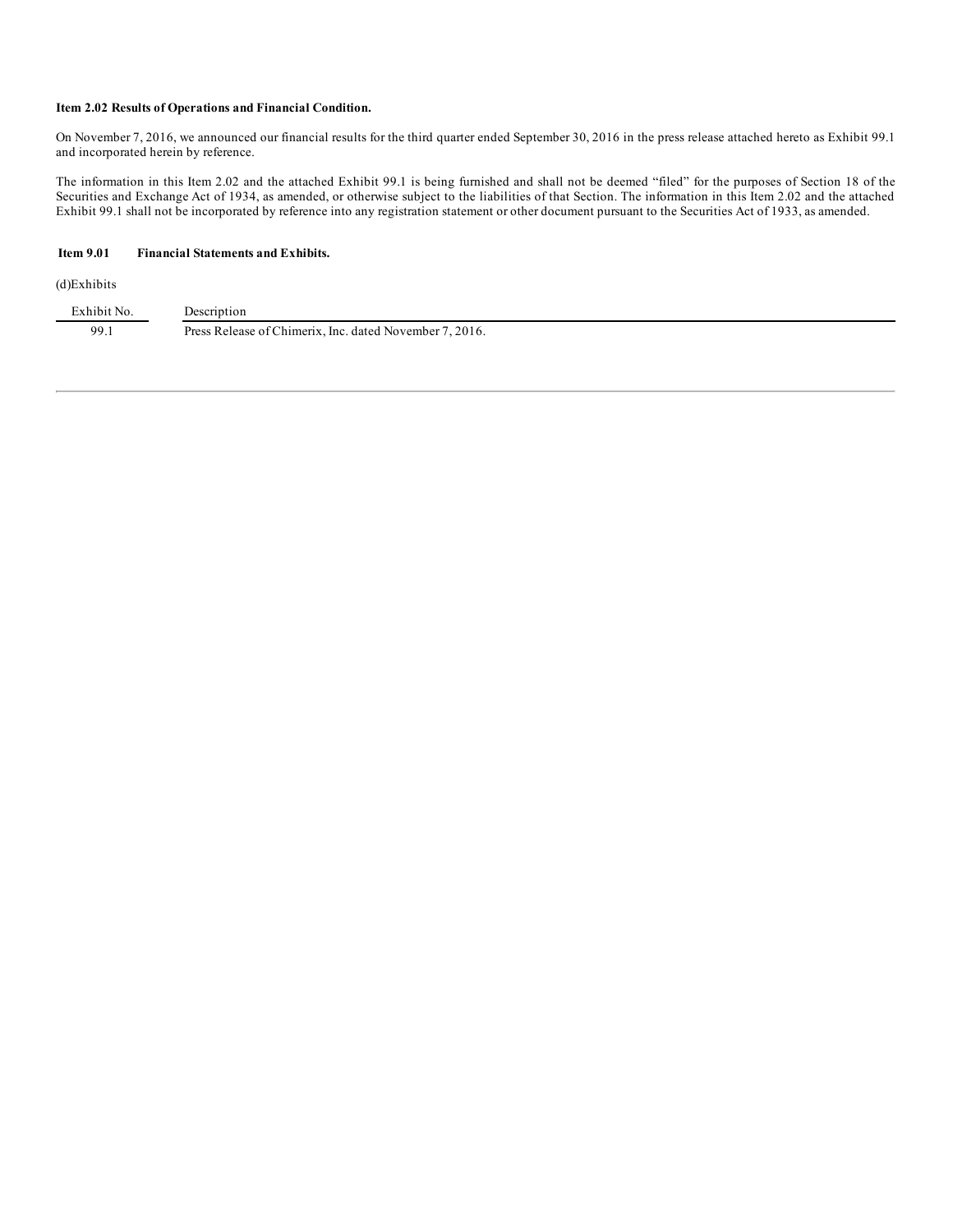### **SIGNATURES**

Pursuant to the requirements of the Securities Exchange Act of 1934, the Registrant has duly caused this report to be signed on its behalf by the undersigned hereunto duly authorized.

#### **Chimerix, Inc.**

Dated: November 7, 2016

By: /s/ Timothy W. Trost

Timothy W. Trost Senior Vice President, Chief Financial Officer and Corporate Secretary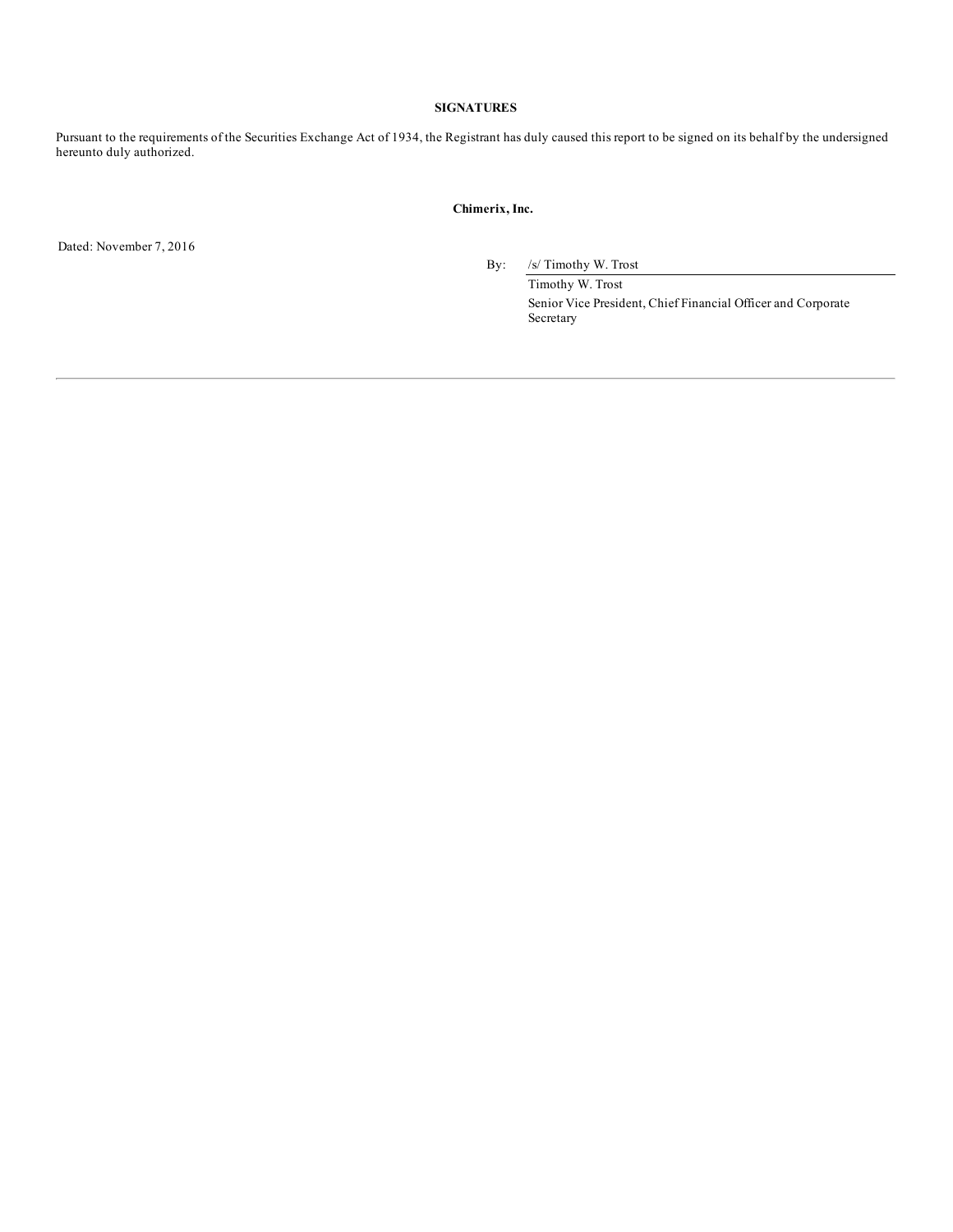# **INDEX TO EXHIBITS**

Exhibit No. Description 99.1 Press Release of Chimerix, Inc. dated November 7, 2016.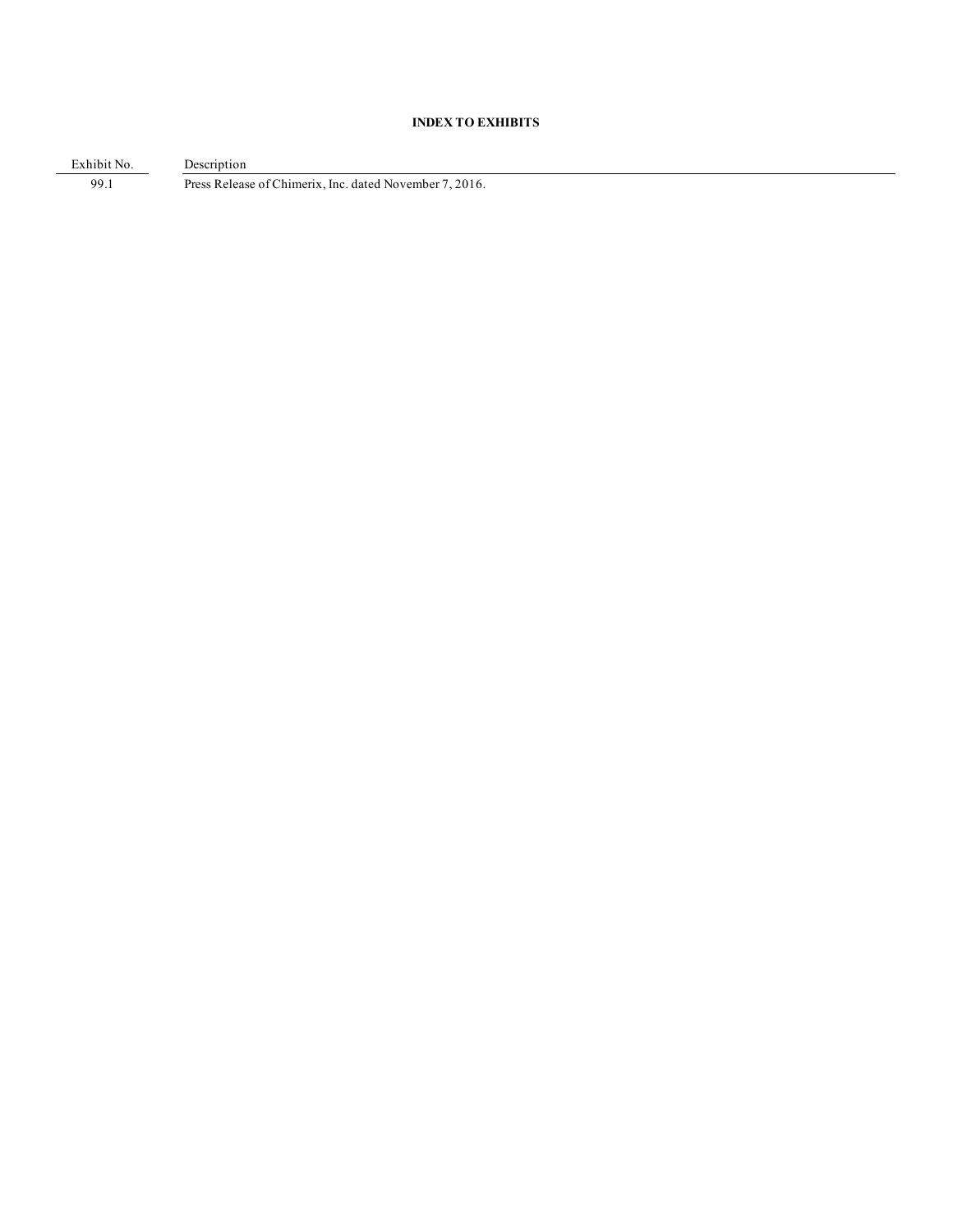

# **Chimerix Announces Third Quarter 2016 Financial Results**

*- Brincidofovir IV Single and Multiple Dose Data Expected to Report Out in 2017-*

*- Comparative Adenovirus Trial with Oral Brincidofovir Expected to Start in 2017-*

*- CMX521 for Norovirus Advancing Toward the Clinic -*

*- Conference Call at 8:30 a.m. ET Today -*

DURHAM, N.C., November 7, 2016 -- Chimerix (NASDAQ:CMRX), a biopharmaceutical company developing novel antivirals to address unmet medical needs, today reported financial results and provided a corporate update for the third quarter ended September 30, 2016.

"We are optimistic about 2017 and believe our novel intravenous formulation of brincidofovir may prove to be the optimal way to prevent or treat DNA viral infections, by achieving effective drug levels in the plasma and infected organs while avoiding gastrointestinal side-effects," said M. Michelle Berrey, MD, MPH, President and CEO of Chimerix. "In addition, the learnings from AdVise, specifically the stepwise reduction in mortality observed in pediatric patients as the study progressed, underscore the potential for oral brincidofovir in these patients with life-threatening adenovirus infection. A shorter time from diagnosis to first dose of brincidofovir is thought to be a significant driver of the observed improvement. Early identification of adenovirus and intervention with brincidofovir are being incorporated in the design of our next comparative trial of oral brincidofovir which we expect to initiate in 2017. Additionally, we are excited to announce CMX521 from the Chimerix Chemical Library as our lead clinical candidate for the treatment of norovirus."

## **Recent Highlights and Program Updates:**

## **Development of Intravenous Brincidofovir Formulation Continues**

Chimerix remains on track to provide pharmacokinetic, safety and tolerability data from a single dose escalation study of intravenous (IV) brincidofovir in early 2017, with multiple dose studies in patients with active viral infection to follow. In preclinical testing, animals given four weeks of IV brincidofovir showed no signs of gastrointestinal injury, even at plasma exposures several fold higher than those ever achieved with oral dosing. If these early clinical studies of IV-administered brincidofovir continue to demonstrate low or no gastrointestinal side-effects, IV brincidofovir could be in late-stage registrational studies in 2018. Once brincidofovir enters the target cells and is converted to the active antiviral, the drug remains at effective concentrations for several days, potentially allowing for once-weekly dosing. The potential to provide higher drug exposures may allow a much-needed treatment for cytomegalovirus (CMV), adenoviruses (AdV), BK virus, and other DNA viral infections, potentially even in difficult to reach anatomical regions such as the brain.

## **Detailed 24-Week Data from AdVise Study Presented at IDWeek TM**

In October 2016, Chimerix announced the presentation of detailed 24-week interim results from the AdVise trial of brincidofovir for the treatment of AdV infection in allogeneic hematopoietic cell transplant (HCT) patients.

Building upon the Company's 24-week top-line data announced in May 2016, the presentation at IDWeek highlighted that treatment with brincidofovir generally resulted in robust declines in AdV viral loads. Furthermore, rapid reductions in AdV viremia correlated with improved survival in both adults and pediatric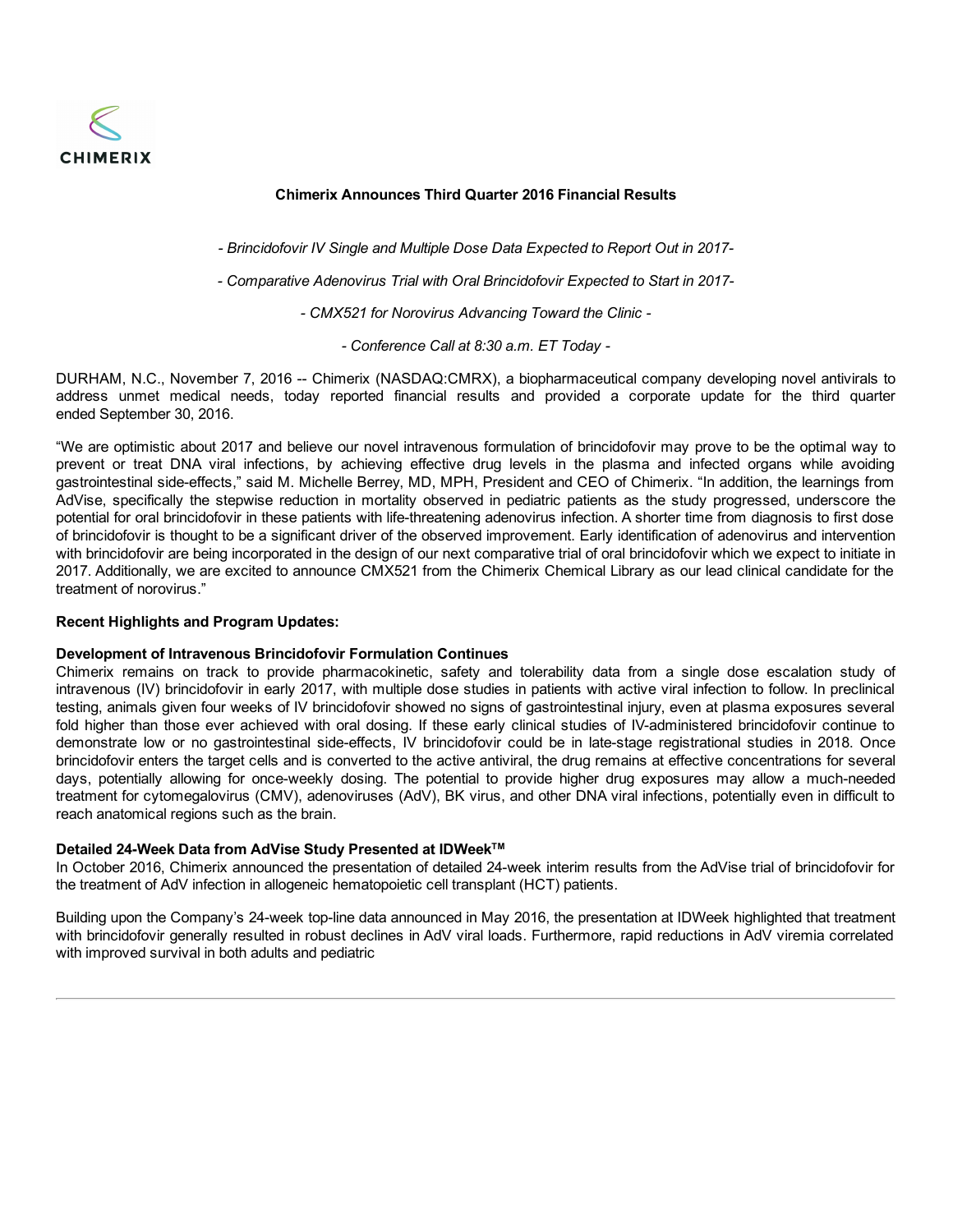patients. In an analysis of the data based on enrollment in the trial, a stepwise reduction in mortality was observed as the study progressed: 60% mortality was observed in the initial quarter of pediatric patients enrolled in AdVise, with steady declines to 14% mortality for those patients enrolled in the last quartile. A shorter time from diagnosis to first dose of brincidofovir is thought to be a significant driver of the observed improvement.

Chimerix currently expects to present final 36-week data from the AdVise trial at a medical meeting during the first quarter of 2017.

Additional evidence regarding the need for a broad spectrum antiviral was presented at IDWeek by Dr. Josh Hill and colleagues. An analysis of over 400 HCT recipients from the Fred Hutchinson Cancer Research Center showed that quantity and duration of viremia for CMV, AdV, EBV, HHV6 or BK correlated with mortality. The authors concluded that improved strategies to prevent reactivation of these viruses are needed to improve transplant outcomes.

# **Continuing Demand for Brincidofovir through our Expanded Access Programs**

The Company continues to receive requests for brincidofovir via our expanded access programs. Through the first ten months of 2016, the Company has granted 263 requests for AdV alone, highlighting the unmet need in this area.

# **Brincidofovir for Smallpox**

The development of brincidofovir for smallpox continues in collaboration with the Biomedical Advanced Research and Development Authority (BARDA). Following completion of the second animal efficacy study, the Company plans to meet with the FDA to discuss any additional required data for a regulatory decision. Earlier in 2016, Chimerix provided regulators with a summary of the clinical safety and tolerability of the intended three week course of oral brincidofovir in healthy adults and immunocompromised adults and children. In addition, the final study report for the rabbitpox efficacy study of brincidofovir has been submitted to the FDA.

In October 2016, Chimerix was notified that the European Medicines Agency's Committee for Orphan Medicinal Products issued a positive opinion for an Orphan Designation for brincidofovir for the treatment of smallpox.

## **Clinical Candidate CMX521 for Norovirus**

Chimerix is currently conducting final preclinical studies of a novel norovirus antiviral, designated CMX521, that are required to file an Investigational New Drug application (IND). CMX521 is a nucleoside analog identified from the Chimerix Chemical Library which targets the norovirus polymerase, a part of the virus that is common to all strains and is required for viral replication. It is therefore expected to be active against the multiple genetically diverse norovirus strains that circulate each year and cause disease in humans.

In addition to the approximately 20 million acute cases of norovirus that occur each year in the U.S., chronic norovirus infection is increasingly being diagnosed in immune compromised patients. Approximately 15-20 percent of HCT and SOT recipients are diagnosed with norovirus within the first year after transplant, a diagnosis that has been associated with chronic diarrhea, electrolyte disturbances, and graft rejection. The Company plans to file an IND for CMX521 in 2017, which, upon acceptance, would enable clinical testing.

## **Third Quarter 2016 Financial Results**

Net loss narrowed to \$17 million, or \$0.37 per basic and diluted share, for the third quarter of 2016 compared to a net loss of \$32.4 million, or \$0.70 per basic and diluted share during the same period in 2015.

Revenues for the third quarter of 2016 decreased to \$0.7 million compared to \$2.3 million for the same period in 2015. Revenue during these periods related to reimbursable expenses associated with the Company's ongoing development contract with BARDA.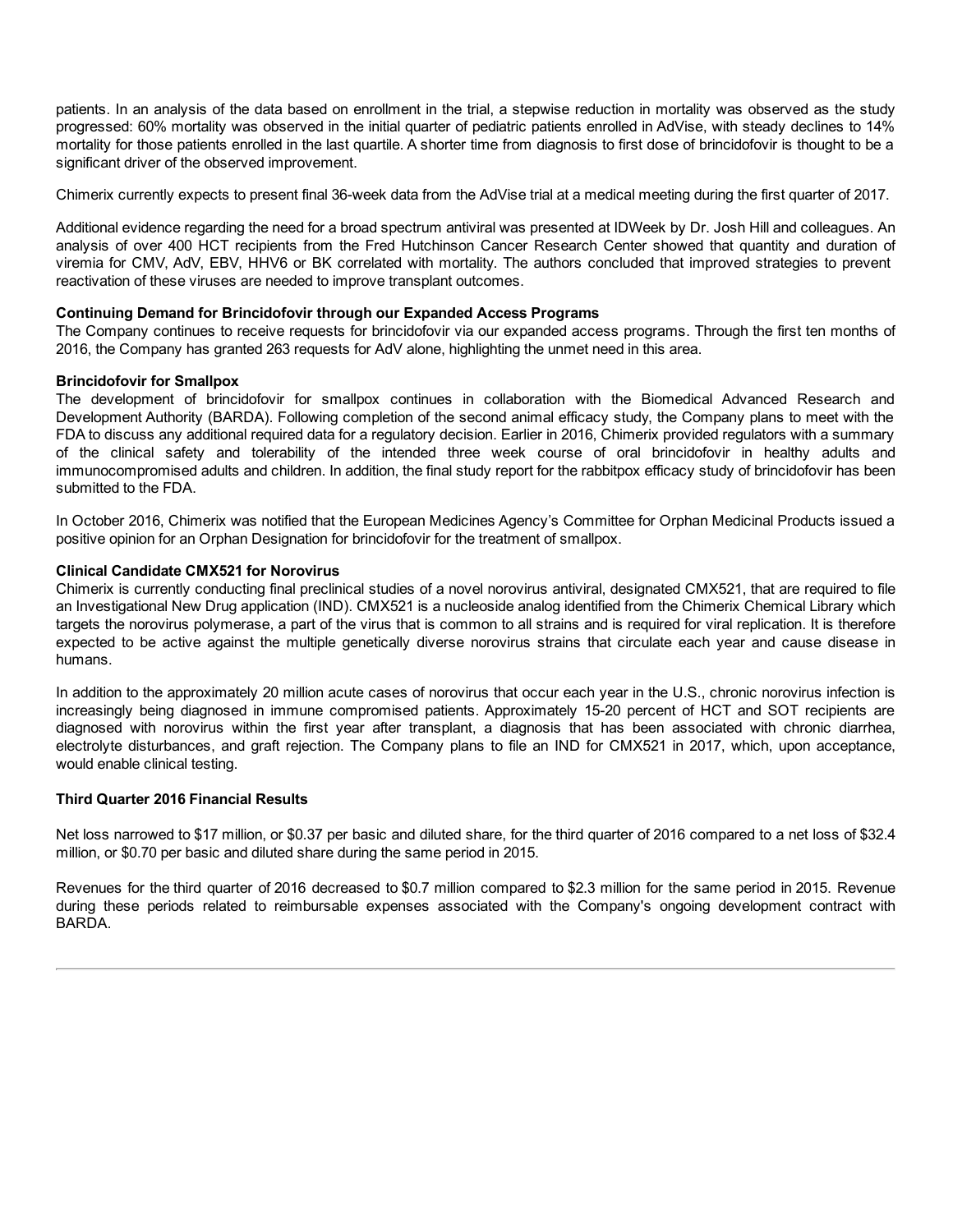Research and development expenses decreased to \$12.2 million for the third quarter of 2016, compared to \$26.5 million for the same period in 2015. This decrease was primarily due to a decrease in the Company's clinical trial expenses associated with the completion of the Phase 3 SUPPRESS and AdVise trials and close-out of the kidney trials, partially offset by an increase in costs related to the development of the IV formulation of brincidofovir and the conduct of the Expanded Access Programs.

General and administrative expenses decreased to \$5.8 million for the third quarter of 2016, compared to \$8.5 million for the same period in 2015. The decrease was primarily due to a decrease in commercialization expense.

Loss from operations was \$17.4 million for the third quarter of 2016, compared to a loss from operations of \$32.7 million for the same period in 2015. The narrowed loss was primarily due to decreased research and development expenses, and general and administrative expenses, as previously discussed.

Chimerix's balance sheet at September 30, 2016 included \$288.3 million of capital available to fund operations, no debt, and approximately 46.3 million outstanding shares of common stock.

## **Today's Conference Call and Webcast**

Chimerix will host a conference call and live audio webcast to discuss its third quarter 2016 financial results and provide a business update today at 8:30 a.m. ET. To access the live conference call, please dial 877-354-4056 (domestic) or 678-809-1043 (international) at least five minutes prior to the start time and refer to conference ID 97022450.

A live audio webcast of the call will also be available on the Investors section of Chimerix's website, www.chimerix.com. An archived webcast will be available on the Chimerix website approximately two hours after the event.

## **About Chimerix**

Chimerix is a biopharmaceutical company dedicated to discovering, developing and commercializing novel antivirals in areas of high unmet medical need. Chimerix's proprietary lipid conjugate technology has produced brincidofovir (BCV, CMX001); CMX157, which was licensed to ContraVir Pharmaceuticals; and earlier-stage clinical candidates. Chimerix is also advancing a clinical candidate for norovirus infection, CMX521. For further information, please visit Chimerix's website www.chimerix.com.

## **Forward-Looking Statements**

This press release includes forward-looking statements within the meaning of the Private Securities Litigation Reform Act of 1995 that are subject to risks, uncertainties and other factors, including the possibility that there may not be a viable continued development path for brincidofovir, that FDA and other regulatory authorities may not approve brincidofovir or brincidofovir-based regimens, and that marketing approvals, if granted, may have significant limitations on their use. As a result, brincidofovir may never be successfully commercialized. In addition, Chimerix may be unable to file for regulatory approval for brincidofovir with other regulatory authorities. These risks, uncertainties and other factors could cause actual results to differ materially from those expressed or implied by such forward-looking statements. Risks are described more fully in the Company's filings with the Securities and Exchange Commission, including without limitation the Company's most recent Quarterly Report on Form 10-Q and other documents subsequently filed with or furnished to the Securities and Exchange Commission. All forward-looking statements contained in this press release speak only as of the date on which they were made. The Company undertakes no obligation to update such statements to reflect events that occur or circumstances that exist after the date on which they were made.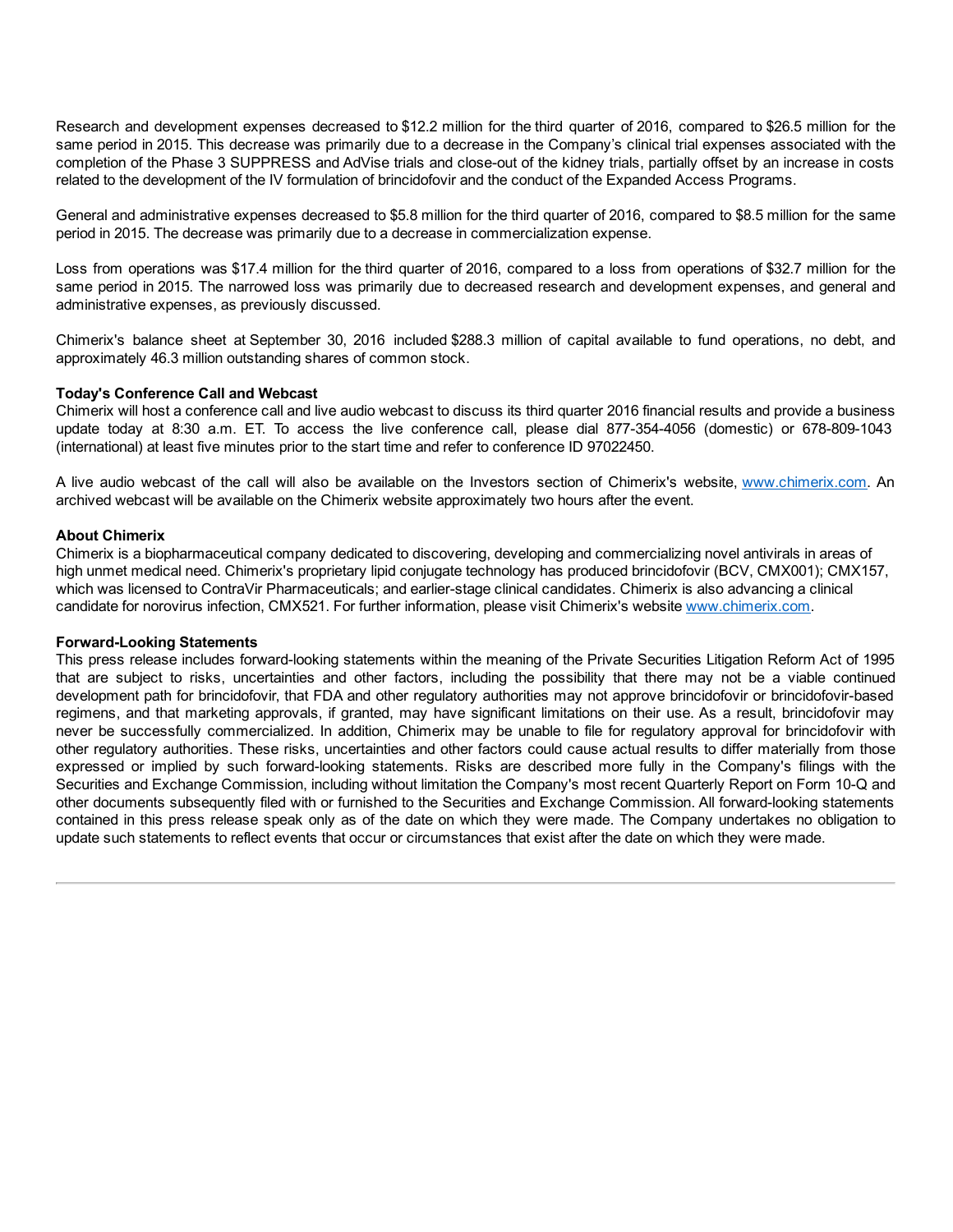**CONTACT:** Investor Relations: ir@chimerix.com or Will O'Connor Stern Investor Relations Will@sternir.com 212-362-1200

Media: Becky Vonsiatsky W2O Group bvonsiatsky@w2ogroup.com 413-478-2003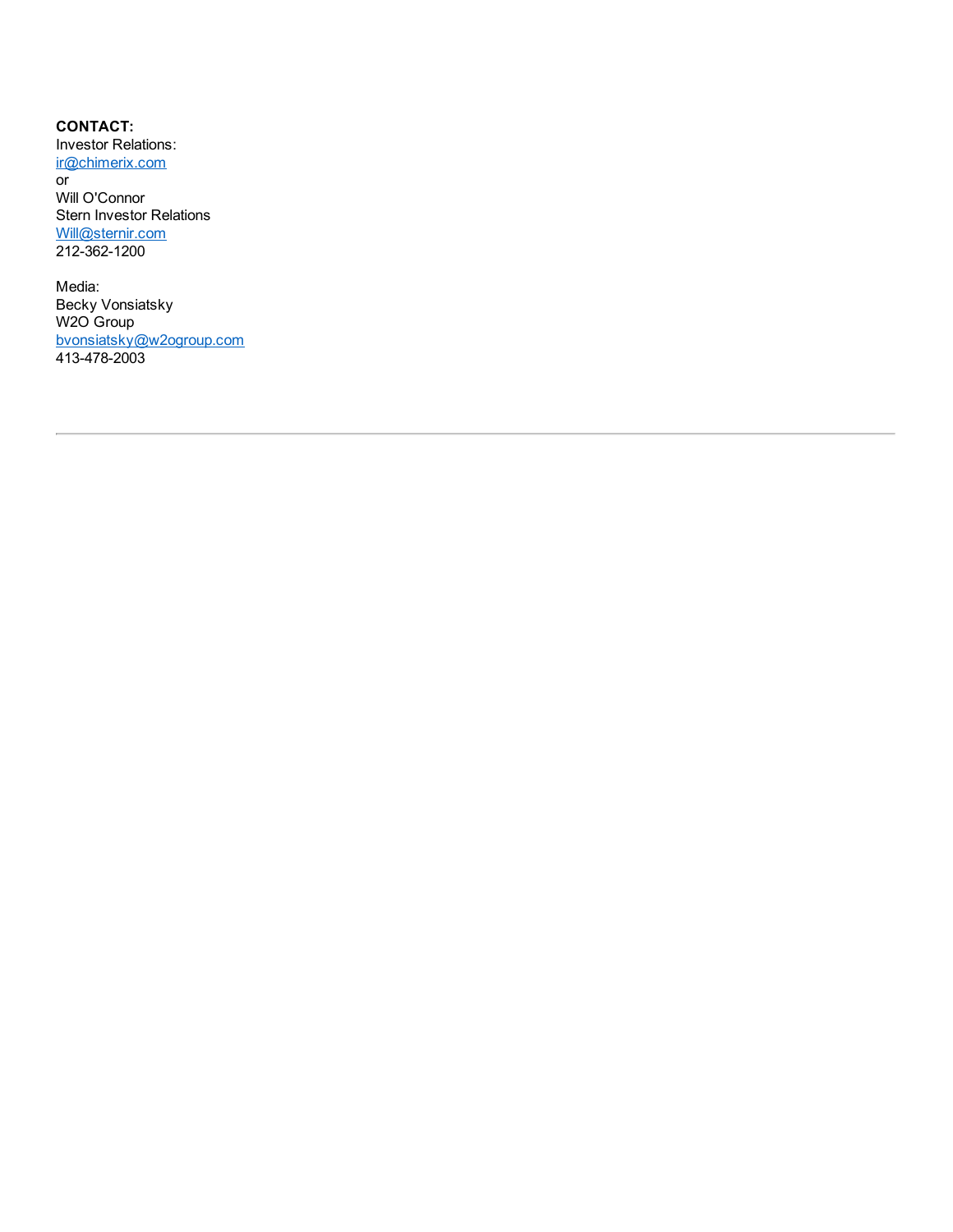#### **CHIMERIX, INC. CONSOLIDATED BALANCE SHEETS (in thousands, except share and per share data) (unaudited)**

|                                                                                                                                                                                                                                            |              | September 30,<br>2016 | December 31,<br>2015 |            |
|--------------------------------------------------------------------------------------------------------------------------------------------------------------------------------------------------------------------------------------------|--------------|-----------------------|----------------------|------------|
| <b>ASSETS</b>                                                                                                                                                                                                                              |              |                       |                      |            |
| Current assets:                                                                                                                                                                                                                            |              |                       |                      |            |
| Cash and cash equivalents                                                                                                                                                                                                                  | \$           | 49,358                | \$                   | 20,605     |
| Short-term investments, available-for-sale                                                                                                                                                                                                 |              | 200,315               |                      | 199,729    |
| Accounts receivable                                                                                                                                                                                                                        |              | 379                   |                      | 2,432      |
| Prepaid expenses and other current assets                                                                                                                                                                                                  |              | 4,318                 |                      | 6.071      |
| Total current assets                                                                                                                                                                                                                       |              | 254,370               |                      | 228,837    |
| Long-term investments                                                                                                                                                                                                                      |              | 39,801                |                      | 124,040    |
| Property and equipment, net of accumulated depreciation                                                                                                                                                                                    |              | 3,048                 |                      | 3,045      |
| Other long-term assets                                                                                                                                                                                                                     |              | 34                    |                      | 70         |
| <b>Total assets</b>                                                                                                                                                                                                                        | $\mathbb{S}$ | 297,253               | $\mathbf{s}$         | 355,992    |
|                                                                                                                                                                                                                                            |              |                       |                      |            |
| <b>LIABILITIES AND STOCKHOLDERS' EQUITY</b>                                                                                                                                                                                                |              |                       |                      |            |
| Current liabilities:                                                                                                                                                                                                                       |              |                       |                      |            |
| Accounts payable                                                                                                                                                                                                                           | $\mathbb{S}$ | 3,280                 | \$                   | 10,458     |
| Accrued liabilities                                                                                                                                                                                                                        |              | 6,338                 |                      | 9,721      |
| Total current liabilities                                                                                                                                                                                                                  |              | 9,618                 |                      | 20,179     |
| Deferred rent                                                                                                                                                                                                                              |              | 285                   |                      | 354        |
| <b>Total liabilities</b>                                                                                                                                                                                                                   |              | 9,903                 |                      | 20,533     |
|                                                                                                                                                                                                                                            |              |                       |                      |            |
| Stockholders' equity:                                                                                                                                                                                                                      |              |                       |                      |            |
| Preferred stock, \$0.001 par value, 10,000,000 shares authorized at September 30,<br>2016 and December 31, 2015; no shares issued and outstanding as of September 30,<br>2016 and December 31, 2015                                        |              |                       |                      |            |
| Common stock, \$0.001 par value, 200,000,000 shares authorized at September 30,<br>2016 and December 31, 2015; 46, 315, 425 and 46, 162, 525 shares issued and<br>outstanding as of September 30, 2016 and December 31, 2015, respectively |              | 46                    |                      | 46         |
| Additional paid-in capital                                                                                                                                                                                                                 |              | 688,518               |                      | 675,591    |
| Accumulated other comprehensive loss, net                                                                                                                                                                                                  |              | (366)                 |                      | (764)      |
| Accumulated deficit                                                                                                                                                                                                                        |              | (400, 848)            |                      | (339, 414) |
| Total stockholders' equity                                                                                                                                                                                                                 |              | 287,350               |                      | 335,459    |
| Total liabilities and stockholders' equity                                                                                                                                                                                                 | \$           | 297,253               | S                    | 355,992    |
|                                                                                                                                                                                                                                            |              |                       |                      |            |